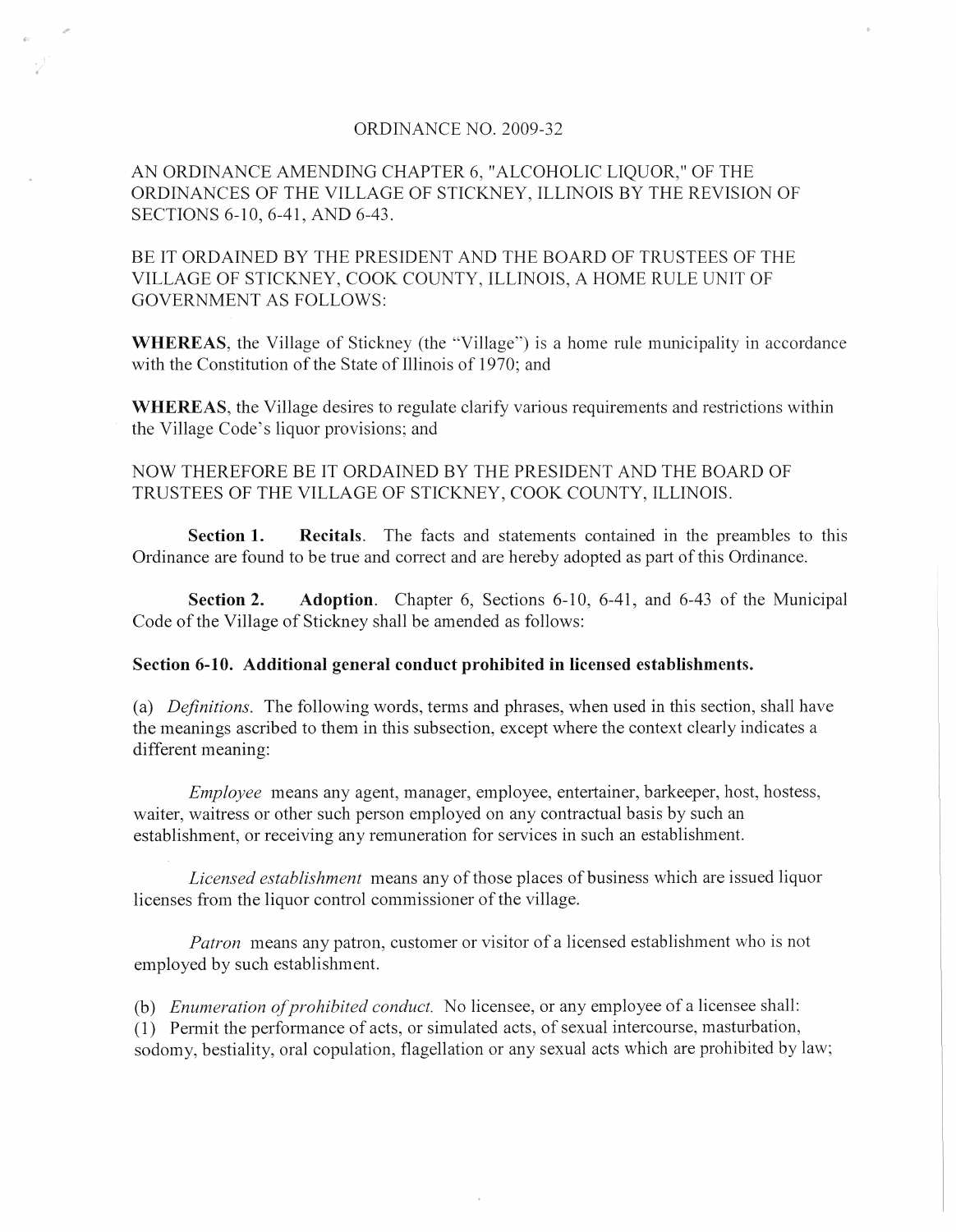(2) Permit the actual or simulated display of the breasts, buttocks, pubic hair, anus, vulva or genitals;

(3) Permit any person to remain in or upon the licensed premises who exposes to public view any portion of his or her breasts at or below the areola thereof, buttocks, genitals, vulva or anus;

(4) Permit the displaying of films or pictures depicting acts, a live performance of which are prohibited by the regulations quoted in this subsection (b);

(5) Pennit any employee to remain on the premises ofthe licensed establishment who solicits, induces or requests a patron to purchase an alcoholic or nonalcoholic beverage for any employee, except where the patron and employee are related by blood or marriage;

(6) Permit or allow any fonn of entertainment which, when considered as a whole, would be considered obscene (i.e. predominantly appeals to prurient interests) as such term is defined by State Law.

(7) Permit or allow any of the following: male or female striptease (regardless of whether all clothes are stripped off), lingerie or under-garment fashion shows, wet T-shirt contests, mud or jell-o wrestling or wrestling in any substance other than air, and any similar contest or performance.

 $(6)$  (8) If any one or more of the provisions of this section is declared unconstitutional or the application thereof is held invalid, the validity of the remainder of this section and the application of such provisions to other persons and circumstances shall not be affected thereby.

## Section 6-41. Required.

It shall be unlawful to sell or offer for sale in the village any alcoholic liquor without having a license, without maintaining the validity of a license, or in violation of the tenns of such license.

## Section 6-43. Classes of Licenses.

There shall be the following classes of local liquor licenses:

(1) *Class* C. A class C liquor license shall authorize the sale of any and all alcoholic liquor for consumption on the premises only, not retail sale for outside consumption.

*(2) Class D.* A class D package license shall authorize the sale of any type of alcoholic liquor only in the original package and for consumption off premises only.

(3) *Class* E. A class E restaurant license shall authorize the retail sale, in restaurants only, where food is the main source of revenue, of alcoholic liquor for consumption on the premises where sold only. Under this license, alcoholic liquor may only be sold concurrent with and ancillary to the service of food.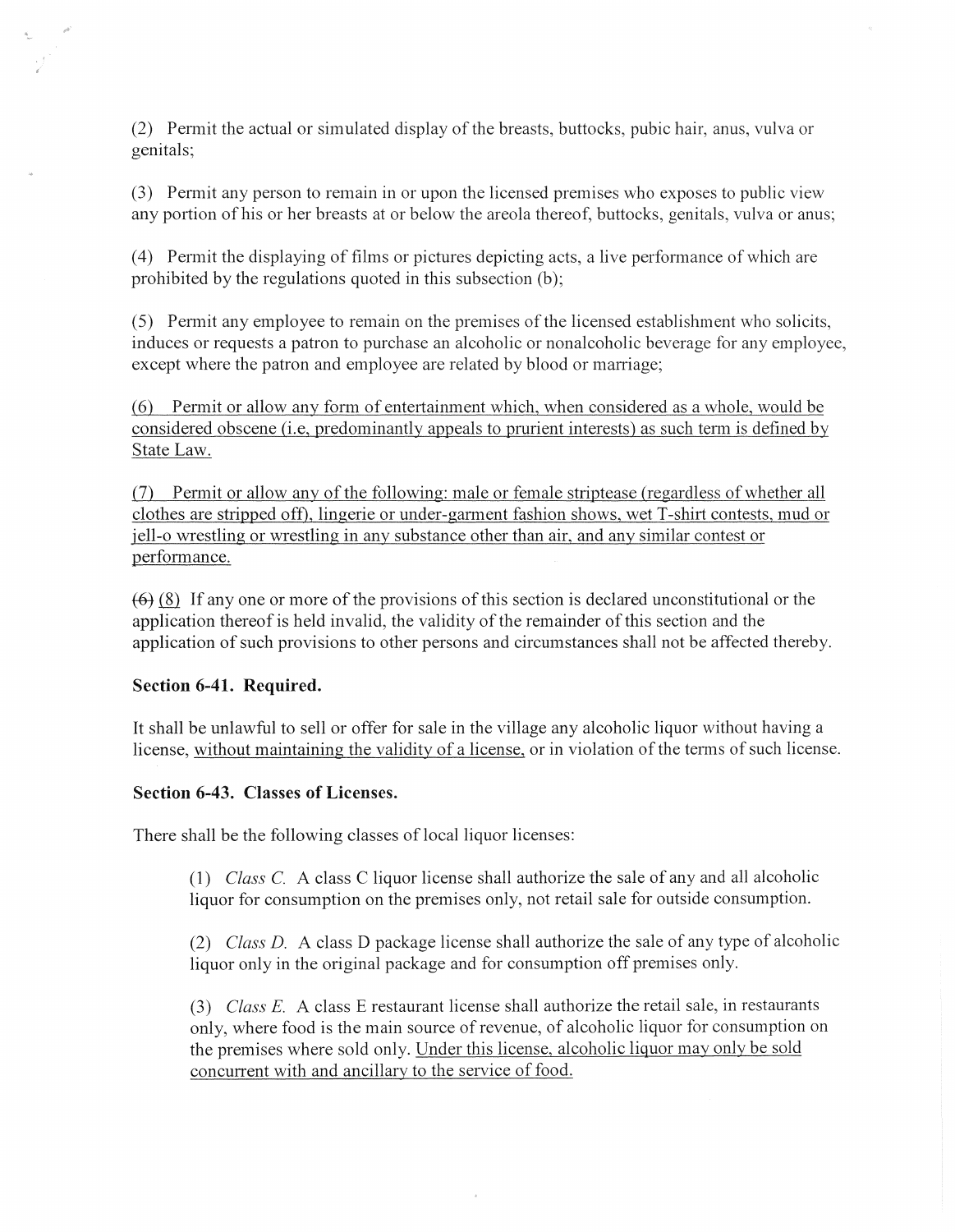*(4) Class* F. A class F club license shall be a charitable organization recognized by the local liquor control commissioner, which shall authorize the sale of alcoholic liquor by such club for consumption on the premises only, not for retail sale or for consumption outside the premises.

*(5) Class* G. A class G beer and wine license authorizes the sale of beer and wine only, for consumption on the premises only, not for the retail sale of beer and wine for consumption or use outside the premises shall be repealed in its entirety.

*(6) Class H* A class H license shall authorize the storage, distribution and retail sale of alcoholic liquor, commonly known as beer and wine only, in their original packages, not for consumption on the premises where sold, but where the beer and wine only is intended for delivery to or to be taken away by the consumer.

*(7) Class* 1. A class I special event license shall authorize the sale of beer and wine only at special events for consumption on the premises only. A license shall be purchased for each location, and no license shall be transferred. The license shall be for a maximum of seven days from the date issued.

*(8) Class* J. A class J license, all types of special event licenses, shall authorize the sale of alcoholic liquor at special events for consumption on the premises only. A license shall be purchased for each location, and no license shall be transferred. The license shall be for a maximum of seven days from the date issued.

In any of the classes where retail sale of beer and wine or for liquor shall be sold for retail, no such liquor shall be sold, given away or offered for sale in, upon or about the specified premises so licensed between the hours of 2:00 a.m. and 8:00 a.m. each day.

**Section 3. Home Rule.** This ordinance is enacted under the Home Rule powers of the Village as set forth in the Constitution and laws of the State of Illinois.

**Section 4. Effective Date.** This Ordinance shall be in full force and effect after its passage, approval and publication in the manner provided by law.

**Section 5. Conflicts.** This Ordinance supersedes all ordinances or parts of ordinances directly conflicting with the tenns and provisions contained herein, but only to the extent of such conflict.

**Section 6. Severability.** If any section, subsection, sentence, clause, phrase or portion of this Ordinance is for any reason held invalid or unconstitutional by any court of competent jurisdiction, such portion shall be deemed a separate, distinct, and independent provision and such holding shall not affect the validity of the remaining portions hereof.

**Section 7. Certification and Publication.** The Village Clerk of the Village of Stickney shall certify to the adoption of this Ordinance and cause the same to be published in pamphlet form.